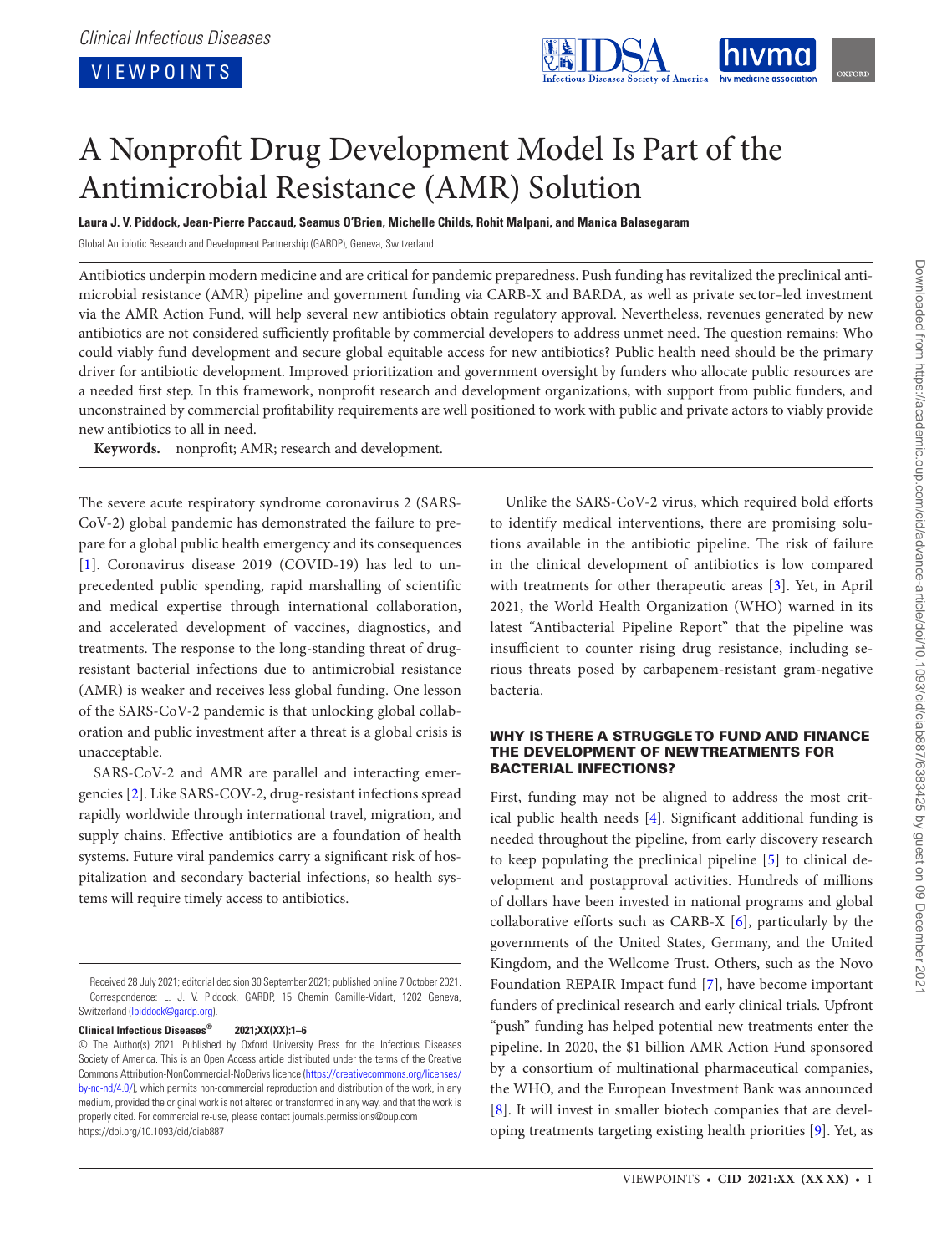the fund acknowledges, it only aims to support development of between 2 and 4 therapeutics and will be insufficient [[10\]](#page-4-9).

Second, existing push and pull incentives, while critically important to maintain industry engagement, may be inadequate to sustain private research and development fulfilling public health needs. In most therapeutic areas, smaller companies developing new compounds are either acquired by or license an investigational compound to a larger pharmaceutical company, at the latest after first proof of efficacy in humans (phase 2a). In contrast, in the antibiotic market, small companies often rely upon public funding to conduct and complete clinical studies and drug licensure. Large pharmaceutical companies do not generally deem such drugs as attractive for investment or acquisition compared with more promising commercial opportunities.

Despite support from government agencies such as the Biomedical Advanced Research and Development Authority (BARDA) [\[11\]](#page-4-10), smaller companies have gone bankrupt, even after a drug has been approved for human use. The most cited example is former US biotech company Achaogen, which developed the aminoglycoside plazomicin. Not only did Achaogen declare bankruptcy, but Cipla (an Indian generics company) that acquired plazomicin withdrew its application for marketing authorization to the European Medicines Agency (EMA) due to pharmacoeconomic reasons [[12\]](#page-4-11).

Third, even though the burden of drug-resistant infections in low- and middle-income countries (LMICs), where most of the world's population resides, is far higher than in high-income countries, these countries are not commercially attractive markets. There is little to no profitability to market medicines in challenging or complex contexts with low purchasing power. The United States is the world's largest pharmaceutical market, but even when coupled with new initiatives such as the AMR Action Fund, it may be insufficient to address the broader challenges for global access [\[10](#page-4-9)]. This unmet need does not encourage private companies to develop new antibiotics. Thus, policymakers cannot rely purely on market-driven solutions. Progress has been made towards developing appropriate pull incentives that improve the commercial viability of antibiotics, including the Pasteur Act under consideration in the United States [[13](#page-4-12)] and different antibiotic reimbursement schemes currently being piloted in several European countries [\[14](#page-4-13)].

Fourth, each new antibiotic may be clinically important but of therapeutic benefit for few patients and so a small and potentially unattractive commercial market may be further limited by good antimicrobial stewardship. Developing new treatments for drug-resistant infections addressing AMR is not the same as addressing infections caused by tuberculosis (TB), SARS-CoV-2, or human immunodeficiency virus (HIV). Unlike these single-pathogen infections, antibiotics are rarely effective against all bacterial species, let alone all drug-resistant strains. Furthermore, there are many different

drug-resistant bacteria, and each causes infections in different body sites, so new antibiotics must be effective against different pathogens infecting these areas (eg, lungs, bladder, or bloodstream); it can be challenging to get drugs at clinically effective concentrations at all body sites. Finally, antibiotics need to be available for use in many different populations (eg, neonates and infants, as well as elderly or immunocompromised individuals) and healthcare settings. The need for numerous new therapeutic options further exacerbates insufficient commercial interest.

Finally, even if economic incentives, the commercial market, or private funding could address the gaps in the pipeline, such measures may not safeguard access. The SARS-CoV-2 pandemic has highlighted the importance and difficulties of securing equitable access to health tools. Access to antibiotics is already a major challenge in LMICs [\[15](#page-4-14)]. Economic incentives (eg, guarantees to purchase a drug by a specific country) are insufficient, although needed. All countries must be able to purchase antibiotics and ensure that an approved antibiotic is available and accessible to all in need. While there is a need for more push and pull incentives to reinvigorate the R&D pipeline, other interventions are required to facilitate effective and responsible global access.

# REVITALIZING ANTIBIOTIC RESEARCH AND DEVELOPMENT WHILE ENSURING ACCESS

To accelerate the development of treatments and to secure an optimum public return on public funding, the public sector should exert leadership to identify and set priorities for drug development and ensure timely access. This includes prioritizing clinical development according to public health priorities identified by WHO while acknowledging country-by-country differences. This is increasingly possible due to collection of surveillance data from the WHO Global Antimicrobial Resistance and Use Surveillance System (GLASS) surveillance program on the prevalence of drug-resistant bacteria and attributable mortality [\[16\]](#page-4-15). An additional metric could be the use of global burden of disease figures. Hughes et al [\[17](#page-4-16)] have developed 2 new measures: the Empiric Coverage Index (ECI) and the Empiric Options Index (EOI). These could also inform policymakers and funders and contribute to priority setting by identifying gaps that need addressing due to drug resistance and/or lack of a therapeutic option.

Several public-private partnerships and public and private funding mechanisms have been established (eg, [\[18](#page-5-0), [19\]](#page-5-1)), including the funding mechanisms of the National Institute of Allergy and Infectious Diseases (NIAID), National Institutes of Health (NIH), BARDA, CARB-X, REPAIR Impact Fund, the AMR Action Fund, and EU IMI The New Drugs for Bad Bugs. Yet, such funding models may be insufficient. There is also a need for entities that harness such funding to co-develop and introduce new antibiotics.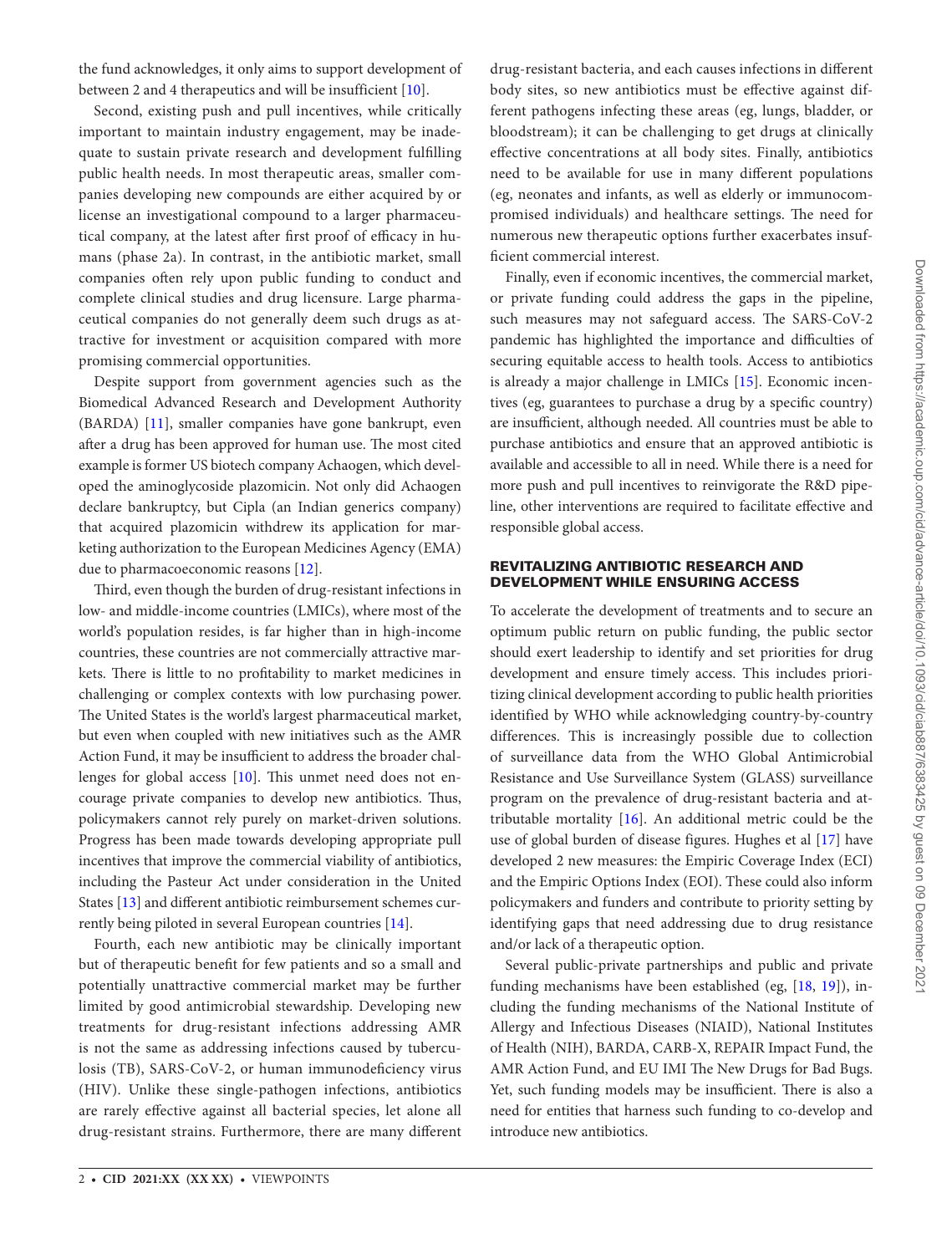| The Issue                                                                      | Area of Intervention                                                                                                                                                                                        | Desired Outcome                                                                                                                                                                                                                       | Why a Nonprofit?                                                                                                                                                                                                             |
|--------------------------------------------------------------------------------|-------------------------------------------------------------------------------------------------------------------------------------------------------------------------------------------------------------|---------------------------------------------------------------------------------------------------------------------------------------------------------------------------------------------------------------------------------------|------------------------------------------------------------------------------------------------------------------------------------------------------------------------------------------------------------------------------|
| Meeting global public<br>health needs                                          | • Addressing public health priorities via<br>an objective and long-term approach<br>• Targeted PPPs, harness best of public<br>and private sector<br>• Conduct R&D in different, challenging<br>geographies | • Ensure new treatments<br>address public health<br>needs and not just based<br>on regulatory endpoints<br>or commercial viability                                                                                                    | • Focus on populations and geographies<br>from a public health perspective<br>• Mission requires a long-term commit-<br>ment<br>• Less risk averse to explore a potential<br>product                                         |
| Best use of public<br>money and ensuring a<br>public return on public<br>money | • Explore and invest in high-risk, but<br>high societal value projects<br>• Expand LMIC access (licensing, regis-<br>tration, guidelines, support steward-<br>ship, supply)                                 | • Deliver "most needed"<br>treatments<br>• Bring novel interventions<br>to the most affected<br>patients in geographies<br>with little or no market<br>potential                                                                      | • Collaborative approach<br>• Projects with little or no initial commer-<br>cial value but fulfilling a public health<br>need<br>• Local and multilateral approaches for<br>R&D and access                                   |
| Ensuring equity and<br>strengthening global<br>R&D infrastructure              | • R&D and network strengthening for<br>populations with high burden and need<br>(eq. neonates)<br>• Set up and support global networks<br>and collaborations especially in high-<br>burden countries        | • Address underserved<br>areas<br>• Deliver clinical trial data<br>from networks including<br>countries with a high<br>burden of drug-resistant<br>infections<br>• Strengthen research<br>capacity in areas with a<br>high AMR burden | • Work on multiple projects with regional<br>partners<br>• Perceived as a "neutral," trusted partner<br>by the public and private sectors<br>• Motivation and capacity to mobilize<br>resources to foster R&D infrastructure |

#### <span id="page-2-0"></span>**Table 1. What a Nonprofit With Its Partners Can Contribute to Address the Global Crisis of Antimicrobial Resistance**

Abbreviations: AMR, antimicrobial resistance; LMIC, low- and middle-income country; PPP, public-private partnership.

Hybrid R&D models [\[18](#page-5-0)] have been suggested. This includes the establishment of a limited for-profit/public benefit corporation [\[20\]](#page-5-2) or a fully public/academic organization [[21\]](#page-5-3). Both models have potential benefits and drawbacks. A limited for-profit/public benefit corporation can integrate social and environmental objectives into its business planning and decision making and can access different funding sources, including social impact investors, sovereign investment funds, and program investment arms of foundations [[22\]](#page-5-4). Yet, it is still a profit-making enterprise. Given the current challenges faced by for-profit companies, it remains unclear whether the latter can generate a sufficient return on investment to attract capital to self-sustain operations. The need to generate profit can skew priority setting to those drugs that may generate greater revenues. It is also unclear whether such an organization would operate differently compared with a large generic manufacturer. Conversely, it may also deter the participation of other private sector entities.

An R&D approach solely within the public sector may lack sufficient funding and expertise, particularly in clinical development; does not address how to access privately held drugs; and may struggle with manufacturing and distribution. It could also undermine instead of complement small and mediumsized for-profit companies. The challenge is to harness public and private sector expertise and resources [[23](#page-5-5)].

Nonprofit collaborative R&D organizations can help meet this challenge. Since 2010, nonprofit developers have developed and introduced 66 new health technologies for priority public health needs, reaching more than 2.4 billion people worldwide (including vulnerable populations) and include new treatments for TB and neglected tropical diseases (NTDs) [\[24\]](#page-5-6). As with

AMR, even though TB and NTDs are urgent public health priorities for many countries, there are insufficient commercial returns to sustain private R&D investment. The successes of nonprofit collaborative R&D organizations should encourage those vested in revitalizing the antibiotic pipeline. Nonprofit collaborative approaches, which are the basis of organizations like the Global Antibiotic Research and Development Partnership (GARDP) [\[25](#page-5-7)], could be a basis for sustained investment and action. GARDP, an independent foundation founded by the WHO and Drugs for Neglected Diseases initiative in 2016, is a nonprofit developer of treatments for drug-resistant infections. GARDP focuses on global public health needs defined by the WHO priority pathogen list, on unmet needs, and those of priority populations unlikely to be tackled by other actors. GARDP aims to deliver 5 new treatments focusing on sexually transmitted infections, sepsis in neonates and infants, and drug-resistant infections in hospitalized adults and children. There are several features of the nonprofit model, including the GARDP model, well suited to addressing AMR. These are listed in the [Table 1](#page-2-0) and below.

# **Meeting Global Public Health Needs**

R&D decisions should be guided by global public health need. Nonprofit developers, unlike commercial entities, can set priorities and make decisions closely aligned to medical necessity and public health need and do not need to focus on achieving the greatest commercial return. This includes decisions about which products to develop and the populations and geographies to serve. Nonprofit developers can prioritize development of products for certain populations (eg, pediatric) not seen as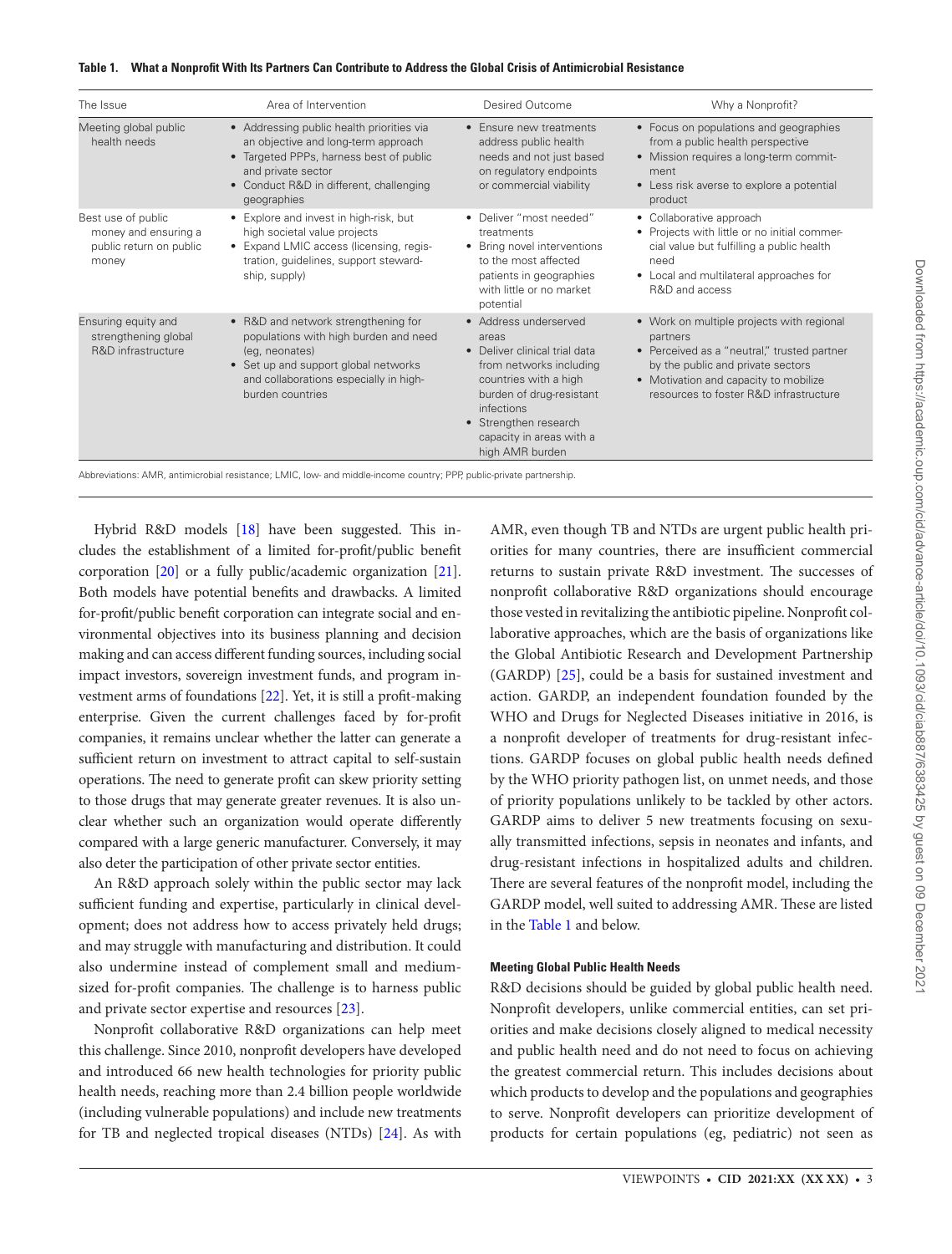sufficiently profitable for commercial development. Although there may be a risk of prioritizing a project due to a conflict of interest (eg, a project leader or a funder is committed to a specific program), such risks are addressed through a nonprofit's governance mechanisms (independent scientific advisory committee and board) and scrutiny from governments, civil society, and industry. Nonprofit developers can also meet clinical needs by developing global public health–driven disease area strategies that will inform the requirements of specific interventions including antibiotic treatments. Specific target product profiles (TPPs) [[26\]](#page-5-8) aligned with disease area strategies can be developed that are "public interest" focused (for which third parties set out the characteristics of an appropriate product adapted and priced fairly for all health settings).

A nonprofit developer is therefore well suited to identify and address an unmet need or gap, and not what may earn the most revenue. One proposal to improve the targeting of antibiotic incentives in the United States was establishment of a Developing Antibiotics for Resistant Targets (DART) Board [\[27](#page-5-9)]. This board would include clinical experts, patient advocates, and representatives from government, industry, and nonprofit organizations, to develop and regularly update a dynamic list that restricts the bacterial species for which public drug development funding can be provided. The list would focus on serious and life-threatening infections caused by drug-resistant bacteria, as well as advantageous treatment modalities such as oral antibiotics. This approach could be applied globally.

## **Best Use of Public Money**

With the primary objective of developing affordable and accessible drugs, nonprofit developers can overcome a fragmented R&D ecosystem via pooled funding from public, private, and philanthropic donors and through partnerships. Nonprofit entities can also act as a "safe harbor" for public funding. A nonprofit entity that secures public funding for a new antibiotic will not have commercial prerogatives that supersede a commitment of long-term availability of an approved drug. This can be enshrined in a nonprofit's policies and practices, the access commitments it may be required to adopt in exchange for funding, and through license agreements that a nonprofit developer signs with public or private entities. In contrast, nearly all SARS-CoV-2 vaccines, despite substantial public funding, have not assured equitable global access according to need.

Nonprofit developers employ a flexible collaborative approach with transparent governance, allowing partnerships with healthcare organizations, academia, and industry, thereby drawing upon knowledge and scientific expertise. A networked approach is equally possible in a space with little initial commercial value. Development within a partnership can be publicly led (eg, GARDP), especially where incentives are inadequate or development is intended to focus upon specific populations and geographies that are unlikely to attract private sector investment, private-led, or a combination. The use of publicprivate partnership models by a nonprofit developer can have a public health objective and outcome even if companies within such a partnership remain focused on shareholder returns.

Nonprofit developers can employ higher-risk approaches that are not commercially interesting and that few other R&D-based companies would tackle. A nonprofit developer selects projects based on what best aligns with its mission, the scientific promise of the project, and whether the outcomes can be affordable and accessible for target populations, not future profitability.

# **Strengthening Global R&D Infrastructure to Address Emerging Threats While Ensuring Equity**

Ensuring that certain countries and communities are not excluded from clinical development is critical to ensuring equity and access. Nonprofit developers can focus on carrying out clinical trials in key geographies with the highest burden of infection by the drug-resistant target pathogen(s). Such trials or geographies may pose commercial challenges to companies. Global partnerships and networks can improve the ability to undertake clinical trials in countries with a high burden of drug-resistant infections [\[19\]](#page-5-1). This includes phase 3 studies in populations and for indications for which there is a clinical need for the new drug, including in LMICs. GARDP is investing in clinical trial networks with a focus on South Africa and India and populations such as neonates and infants (with the Penta Foundation). The Wellcome Trust is launching an Asian clinical trial network [[28\]](#page-5-10).

## **Ensuring Availability and Appropriate Use**

New antibiotics are often not used appropriately or are unavailable due to challenges with supply, affordability, or because there is insufficient evidence and guidance for its use for certain drug-resistant infections or populations. Evidence to guide appropriate use should be generated through pre-registration and post-registration studies; the latter includes phase IV clinical trials, pharmacovigilance, resistance surveillance, and observational studies. Nonprofit developers can play a key role in sponsoring such studies and bringing together public and private sector stakeholders to execute them.

Use of new antibiotics by clinicians is often off-label and non– evidence-based, thereby compromising antibiotic stewardship. There is also prolonged lack of access to new drugs for high-risk and high-burden populations [[29](#page-5-11), [30\]](#page-5-12). A regulatory agency requires a single phase 3 clinical trial that is recognized as providing an adequate safety and efficacy database. For a drug with efficacy for drug-resistant infections and for which there are limited treatment options (eg, anti–multidrug-resistant gram-negative bacterial activity), typically such trials are in patients with complicated urinary tract infections [[31\]](#page-5-13). Sometimes trials are conducted in sites with clinical research experience but without consideration of drug-resistance prevalence or burden of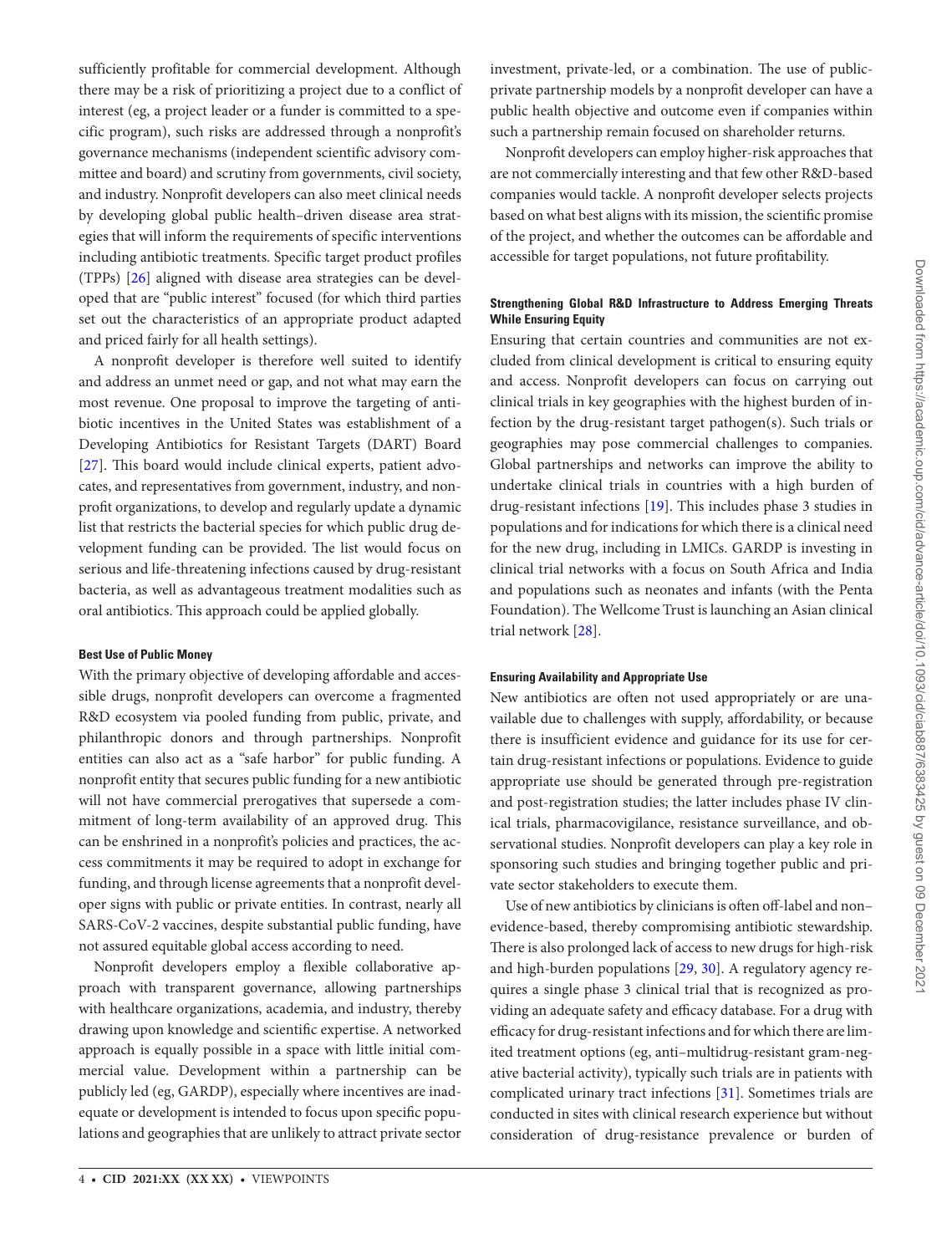disease. This results in delays in generating evidence needed to treat those serious bacterial infections in populations impacted by AMR (eg, nosocomial pneumonia, bloodstream infection/ sepsis). These delays are magnified in resource-constrained countries where the burden of drug-resistant infections can be high.

Nonprofit developers support (eg, with industry [[32](#page-5-14), [33](#page-5-15)]) or sponsor pre-regulatory and post-regulatory studies to ensure availability and appropriate use. Pursuit of additional indications and clinical evidence will be closely aligned to a nonprofit developer's own organizational priorities and mandate to address unmet need. A nonprofit developer can collect postapproval data to evaluate a drug's value, utility, and safety.

Integrating solutions to access and stewardship should be a core element of the development process. This ensures new antibiotics reach those who require them without exacerbating AMR [\[19](#page-5-1)]. Notably, in LMICs, nonprofit developers can work with both public and private partners to ensure introduction and sustained availability of drugs by leveraging local actors to manage and distribute a product responsibly and affordably, and contribute to the design of appropriate reimbursement models, such as subscription models. Partnerships and appropriate reimbursement models are critical because there are significant funding and human resource requirements associated with maintaining a product on the market. These include registration-related costs, maintaining the supply chain, and development of additional indications and formulations.

### **The Importance of Public Sector Input and Oversight**

There are likely to be different public-private partnership models employed by nonprofit developers. The main driver for developing new treatments for drug-resistant infections should be public health need. This requires governments and foundations to deploy their resources to ensure needs-driven R&D and access. Entities like GARDP, which are largely publicly funded, do this through joint R&D projects with oversight of the decision making, direct sponsorship of trials, in-licensing of compounds, and direct interventions that facilitate access. This approach may encourage governments to subsequently augment incentives for public and private R&D actors, including appropriate pull incentives, as governments will have a sense of ownership and responsibility for the technologies developed.

## **CONCLUSIONS**

The June 2021 G7 Health Ministers' Declaration highlighted the necessity of tackling AMR, and AMR has been a topic of concern at the G20 [[34](#page-5-16)]. Although there are ongoing challenges to ensuring equitable access during the global response to the SARS-CoV-2 pandemic, the pandemic response also illustrates that the public and private sector can work together in a flexible and nimble manner. Nonprofit developers can bring public and

private partners together to tackle the AMR crisis and deliver treatments to those who need them sustainably and equitably.

#### **Notes**

*Acknowledgments.* The authors thank Jennifer Katz, Francois Franceschi, Suba Srinivasan, Matthew Doherty, and Ramanan Laxminarayan for their constructive critical feedback on the content of this article.

*Financial support.* The Global Antibiotic Research and Development Partnership (GARDP) has been or is currently funded by the governments of Germany, Japan, Luxembourg, Monaco, Netherlands, South Africa, Switzerland, United Kingdom, as well as Canton of Geneva; Médecins Sans Frontières; the Bill & Melinda Gates Foundation; the Leo Model Foundation; and The Wellcome Trust.

*Potential conflicts of interest.* The authors: No reported conflicts of interest. All authors have submitted the ICMJE Form for Disclosure of Potential Conflicts of Interest.

#### References

- <span id="page-4-0"></span>1. World Health Organization. A world in disorder: Global Preparedness Monitoring Board. Global Preparedness Monitoring Board annual report 2020. Geneva, Switzerland: World Health Organization, **2020**. Available at: [https://apps.who.int/](https://apps.who.int/gpmb/assets/annual_report/2020/GPMB_2020_AR_EN_WEB.pdf) [gpmb/assets/annual\\_report/2020/GPMB\\_2020\\_AR\\_EN\\_WEB.pdf](https://apps.who.int/gpmb/assets/annual_report/2020/GPMB_2020_AR_EN_WEB.pdf). Accessed 22 July 2021.
- <span id="page-4-1"></span>2. Nieuwlaat R, Mbuagbaw L, Mertz D, et al. Coronavirus disease 2019 and antimicrobial resistance: parallel and interacting health emergencies. Clin Infect Dis **2021**; 72:1657–9.
- <span id="page-4-2"></span>3. BIO. Clinical development success rates 2006-2015. BIO industry analysis. **2016**. Available at: [https://www.bio.org/sites/default/files/legacy/bioorg/docs/](https://www.bio.org/sites/default/files/legacy/bioorg/docs/Clinical%20Development%20Success%20Rates%202006-2015%20-%20BIO,%20Biomedtracker,%20Amplion%202016.pdf) [Clinical%20Development%20Success%20Rates%202006-2015%20-%20BIO,%20](https://www.bio.org/sites/default/files/legacy/bioorg/docs/Clinical%20Development%20Success%20Rates%202006-2015%20-%20BIO,%20Biomedtracker,%20Amplion%202016.pdf) [Biomedtracker,%20Amplion%202016.pdf.](https://www.bio.org/sites/default/files/legacy/bioorg/docs/Clinical%20Development%20Success%20Rates%202006-2015%20-%20BIO,%20Biomedtracker,%20Amplion%202016.pdf) Accessed 22 July 2021.
- <span id="page-4-3"></span>4. World Health Organization. WHO publishes list of bacteria for which new antibiotics are urgently needed. Available at: [https://www.who.int/news/](https://www.who.int/news/item/27-02-2017-who-publishes-list-of-bacteria-for-which-new-antibiotics-are-urgently-needed) [item/27-02-2017-who-publishes-list-of-bacteria-for-which-new-antibiotics-are](https://www.who.int/news/item/27-02-2017-who-publishes-list-of-bacteria-for-which-new-antibiotics-are-urgently-needed)[urgently-needed](https://www.who.int/news/item/27-02-2017-who-publishes-list-of-bacteria-for-which-new-antibiotics-are-urgently-needed). Accessed 22 July 2021.
- <span id="page-4-4"></span>5. Lewis K. The science of antibiotic discovery. Cell **2020**; 181:29–45.
- <span id="page-4-5"></span>6. CARB-X. Homepage. Available at: [https://carb-x.org/.](https://carb-x.org/) Accessed 22 July 2021.
- <span id="page-4-6"></span>7. REPAIR impact fund. Available at: <https://www.repair-impact-fund.com/>. Accessed 22 July 2021.
- <span id="page-4-7"></span>8. World Health Organization. WHO news release. Addressing the crisis in antibiotic development. July 9. Available at: [https://www.who.int/news-room/detail/09-](https://www.who.int/news-room/detail/09-07-2020-addressing-the-crisis-in-antibiotic-development 2020) [07-2020-addressing-the-crisis-in-antibiotic-development 2020](https://www.who.int/news-room/detail/09-07-2020-addressing-the-crisis-in-antibiotic-development 2020). Accessed 22 July 2021.
- <span id="page-4-8"></span>9. AMR Action Fund. Available at: [https://www.amractionfund.com/.](https://www.amractionfund.com/) Accessed 22 July 2021.
- <span id="page-4-9"></span>10. Clancy CJ, Nguyen MH. Buying time: the AMR action fund and the state of antibiotic development in the United States 2020. Open Forum Infect Dis **2020**; 7:ofaa464.
- <span id="page-4-10"></span>11. Biomedical Advanced Research and Development Authority (BARDA). Available at: <https://www.phe.gov/about/barda/Pages/default.aspx>. Accessed 22 July 2021.
- <span id="page-4-11"></span>12. European Medicines Agency. Letter from CIPLA, withdrawal of application to the EMA for market authorisation of Zemdri (Plazomycin). **2020**. Available at: [https://www.ema.europa.eu/en/documents/withdrawal-letter/withdrawal-letter](https://www.ema.europa.eu/en/documents/withdrawal-letter/withdrawal-letter-zemdri_en.pdf)[zemdri\\_en.pdf.](https://www.ema.europa.eu/en/documents/withdrawal-letter/withdrawal-letter-zemdri_en.pdf) Accessed 22 July 2021.
- <span id="page-4-12"></span>13. Infectious Diseases Society of America. Renewed introduction of the Pasteur Act returns AMR to national agenda. Available at: [https://www.idsociety.org/](https://www.idsociety.org/news--publications-new/articles/2021/renewed-introduction-of-the-pasteur-act-returns-amr-to-national-agenda/) [news--publications-new/articles/2021/renewed-introduction-of-the-pasteur-act](https://www.idsociety.org/news--publications-new/articles/2021/renewed-introduction-of-the-pasteur-act-returns-amr-to-national-agenda/)[returns-amr-to-national-agenda/.](https://www.idsociety.org/news--publications-new/articles/2021/renewed-introduction-of-the-pasteur-act-returns-amr-to-national-agenda/) Accessed 22 September 2021.
- <span id="page-4-13"></span>14. Gotham D, Moja L, van der Heijden M, Paulin S, Smith I, Beyer P. Reimbursement models to tackle market failures for antimicrobials: approaches taken in France, Germany, Sweden, the United Kingdom, and the United States. Health Policy **2021**; 125:296–306.
- <span id="page-4-14"></span>15. Frost I, Craig J, Joshi J, et al. Access barriers to antibiotics. Washington, DC: Center for Disease Dynamics, Economics & Policy, **2019**. Available at: [https://](https://cddep.org/wp-content/uploads/2019/04/AccessBarrierstoAntibiotics_CDDEP_FINAL.pdf) [cddep.org/wp-content/uploads/2019/04/AccessBarrierstoAntibiotics\\_CDDEP\\_](https://cddep.org/wp-content/uploads/2019/04/AccessBarrierstoAntibiotics_CDDEP_FINAL.pdf) [FINAL.pdf](https://cddep.org/wp-content/uploads/2019/04/AccessBarrierstoAntibiotics_CDDEP_FINAL.pdf). Accessed 22 July 2021.
- <span id="page-4-15"></span>16. World Health Organization. Global Antimicrobial Resistance Surveillance System (GLASS). Available at: [https://www.who.int/initiatives/glass.](https://www.who.int/initiatives/glass) Accessed 22 July 2021.
- <span id="page-4-16"></span>17. Hughes JS, Hurford A, Finley RL, Patrick DM, Wu J, Morris AM. How to measure the impacts of antibiotic resistance and antibiotic development on empiric therapy: new composite indices. BMJ Open **2016**; 6:e012040.